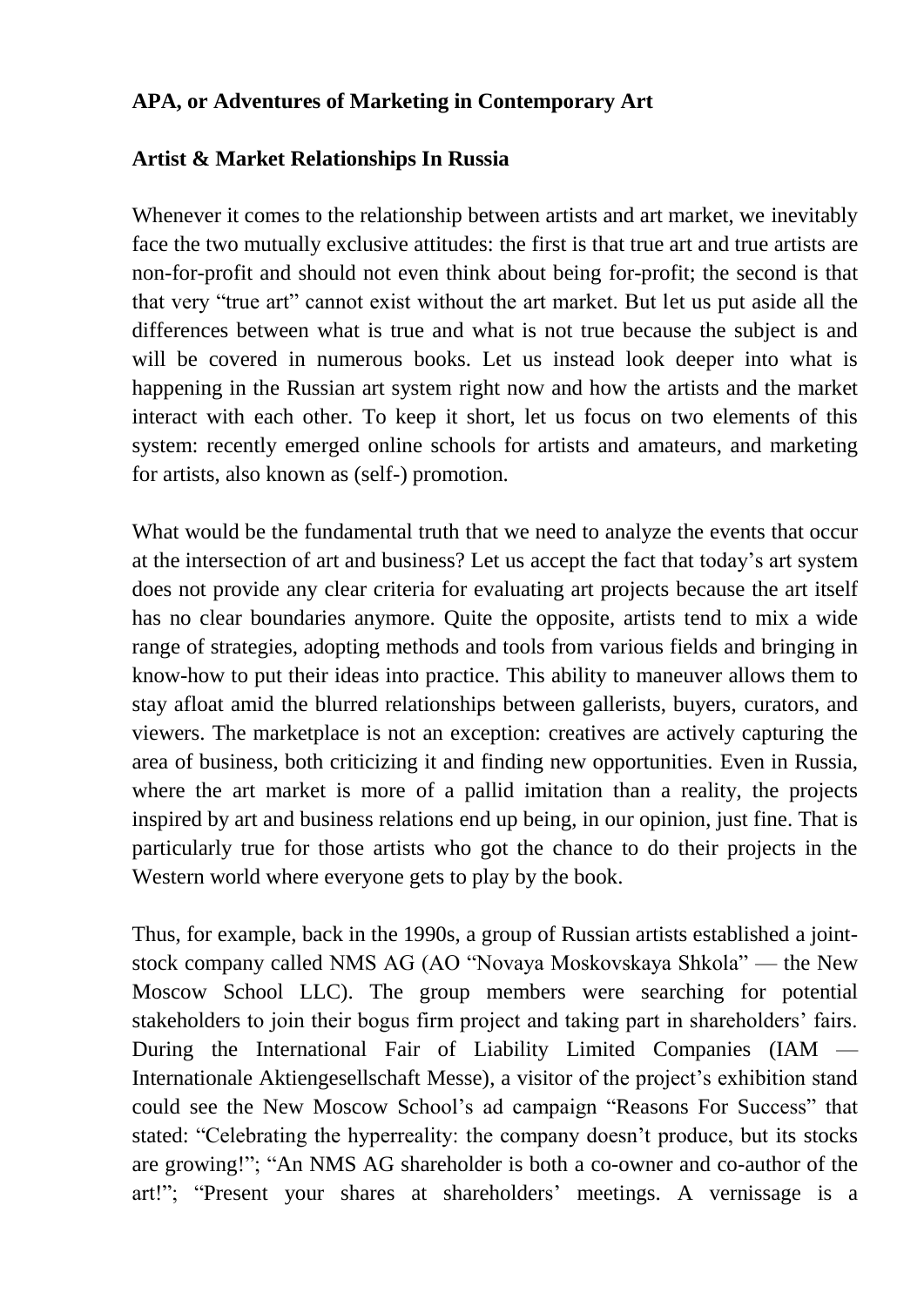shareholders' meeting!", etc. The group participated in international fairs of limited liability companies held in Hannover, Brno, and Frankfurt am Main as well as in exhibitions in different cities. During his interviews at that time, the group member Aleksandr Sokolov often spoke about art as a "success strategy", as "vita peracta" and "management and art management". At the same time, he had to master the theory and practice of financial and exchange operations to let the company function and its stocks grow<sup>1</sup>.

Founded in 2001, Art Business Consulting (the ABC group) unites the artists from Moscow, Russia, Maksim Ilukhin, Natalja Struchkova, and Mikhail Kosolapov, and centers its art practice on office workers and mid-level managers. Initially, an office was seen as a method of exposition and not as a tool of criticism. After a while, the ABC has turned it into a method for representing the whole modern market system. At the same time, however, the group holds back on the position of social criticism in its artworks and treats an office employee as a "low ranker", the traditional character in the Russian culture.

The juxtaposition of artists, business and art market themes is frequently present in both mainstream and non-mainstream art scenes.

In 2008–2009, Kirill Shamanov from Saint-Petersburg, Russia, the artist who also positions himself as the chief visionary officer of Tajiks-Art corporation<sup>2</sup>, jointly with Aleksandr Efremov, a science artist, founded a group called "Tajiks-Art" to criticize the "secondary importance of Russian contemporary art and the exploitation of man by man that infiltrated our capitalist society". Initially, the project had the form of a price list published on LiveJournal. The list included prices for the services offered by migrant performers that could "customize" and reenact any performance for a relatively small fee<sup>3</sup>. Thus, Tajiks-Art reenacted the performances by Marina Abramovich, Jonathan Meese, Santiago Sierra, Yoko Ono, Yves Klein, and other artists at the venues of Winzavod Center for Contemporary Art (Moscow), "Art-Moskva" (Moscow), and other art institutions.

In 2013–2016, the female artists Ludmila Anoshenkova and Anna Khodorkovskaya from Moscow, Russia, created a project *www.artstreamshop.com* to sell pieces of art in a "home shopping" mode. They also played it out onsite at

<sup>1</sup> For more detailed information see: Ludmila Bredikhina, Aleksandr Sokolov, "Email Correspondence"*, Moscow Art Magazine*, 2003, no 47.

 $2$  The artists named their corporation 'Tajiks-Art' after the ethnic group from Tajikistan that makes up the majority of labor migrants in today's Russia. Labour migrants take low-skilled, poorly-paid jobs and work in harsh conditions.

<sup>3</sup> <https://www.kirshamanov.com/tajiks-art-rus>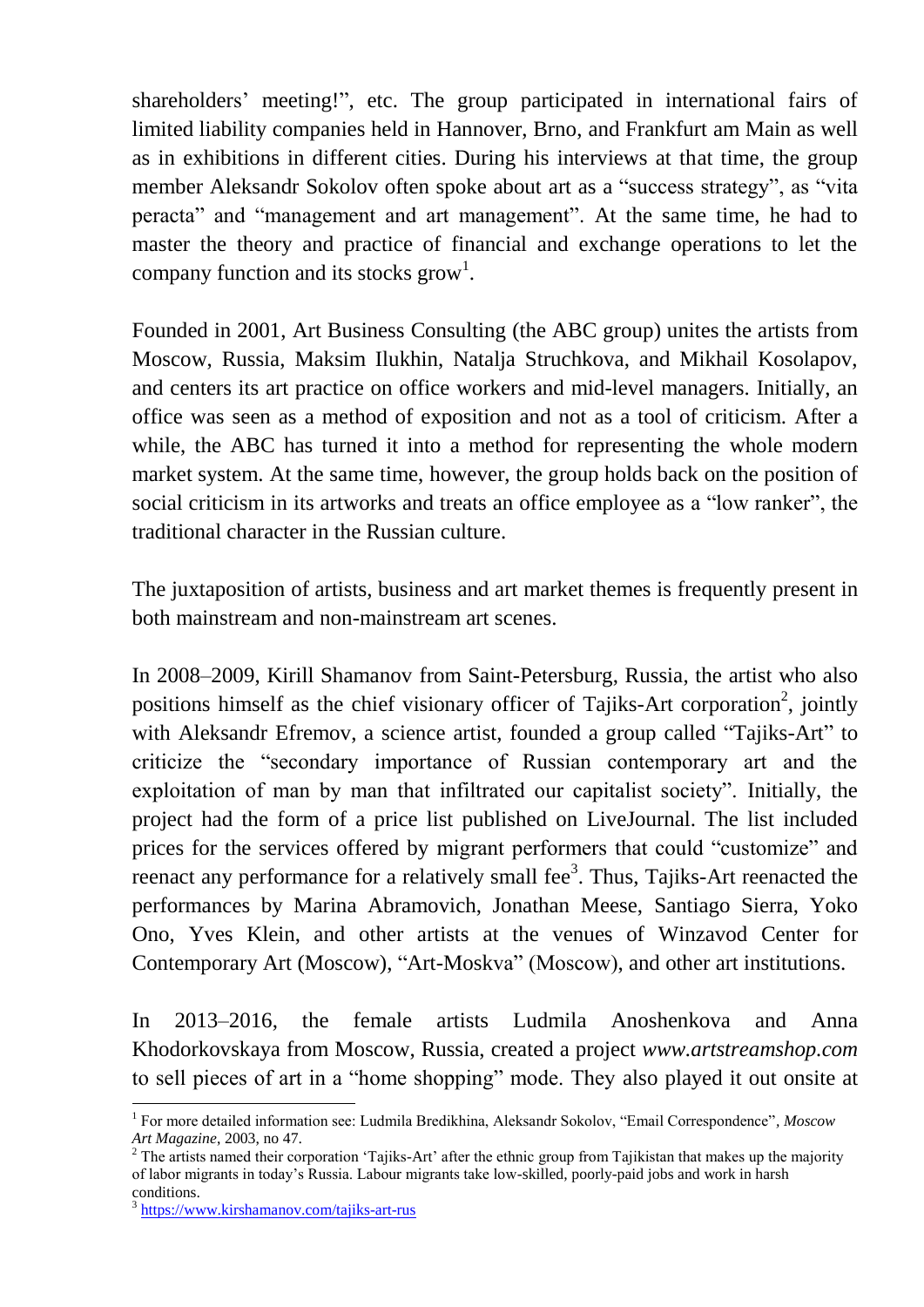different venues in Russia and beyond, including Austria and Romania. The artists called this real-time happening a "performance" aimed at "knocking the pathos off the art sales". The show was broadcast live and then saved on the website.

Since 2017, Anna and Vitaly Cherepanov, the artists from Nizhny Tagil, Russia, have been running a project "Auction Kosti (Dice)"<sup>4</sup> on Facebook. Artists could join the project by providing their portfolio of artworks as lots to be "played dice" for. A buyer that agreed to play would roll the dice and see how much the piece of art costs: the first dice would indicate a digit in the ones columns, the second in the tens column, the third in the hundreds column, etc. Moreover, the participating artists could grant one of their works off the game to the auction organizers. Through this process, the collection "Auction Kosti (Dice)" was born. The artists have been showing it in various cities. At the time of writing this article (August, 2019), twelve games were held and one show was put on in Nizhny Tagil, Russia.

Self-organized auctions, fairs, and courses appear every now and then across the country. Artists' eagerness to commercialize themselves, while criticizing the system for bending them to do so, is an obvious and reasonable strategy. Very often the strategy indeed aims at making a profit to keep an art space in operation, for example, the sales of artworks at Elektrozavod Gallery (Moscow) or the New Year's sales "100 per item" at "Center Red" (Moscow) in 2016. The Saint Petersburg-based group North-7 was throwing art fairs in different locations. The biggest event called "Saint Dogvillesburg" was held in the "artists' town" format, in the run-up to the New Year festivities, in Sevkabel Port. The fair was promoted as an alternative to the "dull commercial gallery format", as a community of likeminded individuals from the Petersburg art scene, as a carnival, and eventually as a promotional way to introduce contemporary art to the urban community going beyond "intellectual borders hyped up by the museum and gallery establishment".

Yan Tamkovich-Friske from Moscow in his art practice sticks to the strategy of misrepresenting the goods/money relationships<sup>5</sup>. Thus, when putting a show at Igor Markin's gallery ART4 in 2017, he set to cheat on the gallerist's buyers. The artist provided Markin with the "unsellable" pieces of art while tucking away the more significant works inside his raincoat, just like Aleksandr Petrelli usually does with his "Pal'to" (Overcoat) Gallery. While Markin put price tags on museum exhibits with amounts in excess of a thousand euros, the artist began to offer works from his self-organized exhibition for only 500 rubles (for about seven euros), stating

<sup>&</sup>lt;sup>4</sup> <https://actiondice.ru/>

<sup>5</sup> <https://www.facebook.com/my.darkest.light.will.shine>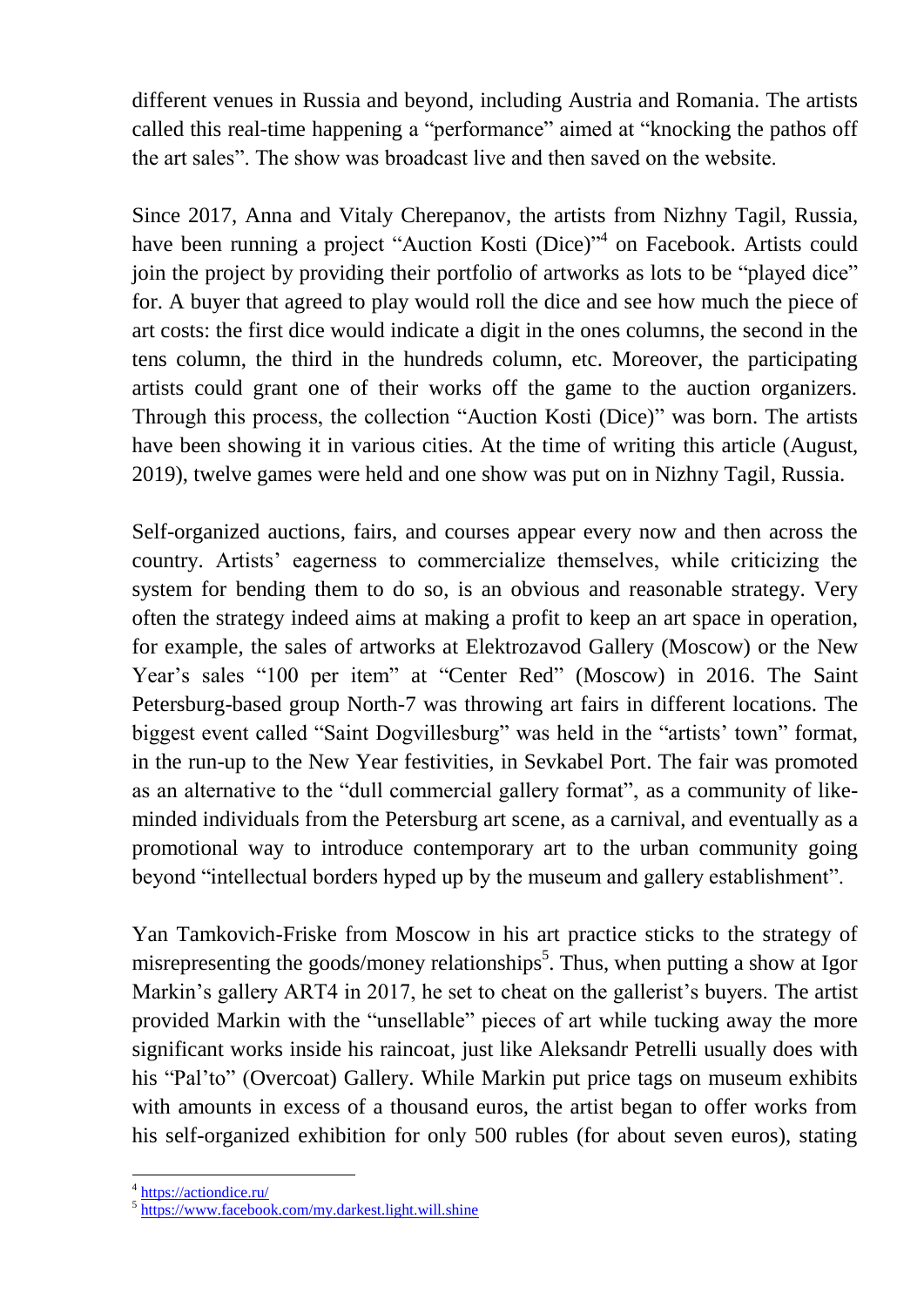that art should be accessible to everyone. As a result, visitors purchased all the works exhibited in the Tamkovich-Friske's "Pal'to" (Overcoat) Gallery, ignoring Markin and his "museum exhibition". During his anti-institutional protest Tamkovich-Friske proclaimed that now he would stamp and put up for sale variations of the same work under the title "Tuporylaya" ("Blunt-faced")<sup>6</sup>. He also announced the death of art and that he chose the path of mass production of "fast food art": "No more art. From now on, it is just business."

In 2018, the artist Denis Semyonov from Moscow launched an online space WCBG (White Cube Blockchain Gallery), "the art that wants to be alive. The sincerest, loudest, and the quietest show projects in Moscow, opening new dimensions of art, mailboxes, and badly closed attic doors<sup>7</sup>." WCBG projects include the Denomination award, "the least prestigious contemporary art award in Russia". Its mission is to suppress contemporary artists and to support the smallest art shows in the world.

As we can see, the use of business techniques did not hurt the practice of Russian artists and the whole artistic process. It turned out to be a natural way to reflect upon the relationships between the art and the market. Projects of this kind enrich the overall process of understanding entrepreneurial and marketing strategies in art and leave authors a wide discretion.

The art market and art business naturally draw most of their criticism from artists. But there are just a few art groups and projects ready to work consistently to transform this system. One example is the project "Artists' Promotion Agency" launched by Ilmira Bolotyan in  $2018-2019^8$ . The APA is a set of online and offline events aimed at the promotion of the artist herself; virtual and onsite coaching for unconfident, confused, or in-crisis artists, for up-and-comers, college graduates, and others. Presenting the visual content in a coaching-like manner and using Instagram as a platform for promotion, Bolotyan relatively quickly established her reputation as a specialist in the creative promotion and personal branding as well as in artists' and curators' coaching. She did all that without having any special education, relying solely on information gleaned from the Internet and on her personal experience.

# **Artists' Promotion Agency: How It Works**

1

<sup>&</sup>lt;sup>6</sup> [https://vk.com/wall-153738129\\_794](https://vk.com/wall-153738129_794)

<sup>7</sup> <http://wcbg.tilda.ws/>

<sup>8</sup> <https://taplink.cc/ilmira.bolotyan>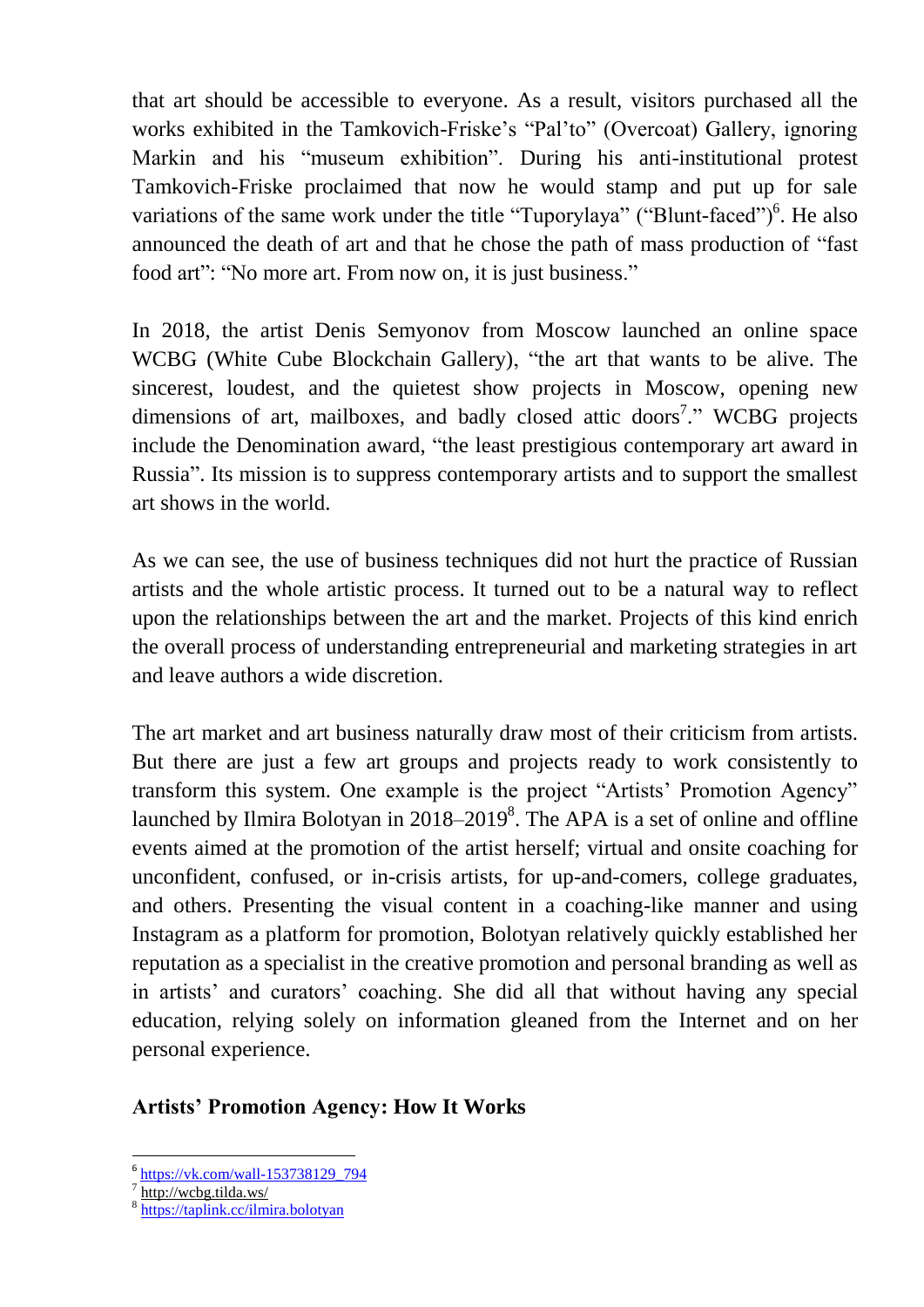The APA project started as an Instagram blog $9$  in September 2018. What actually turned the artist's blog into a promotion platform was the fact that the Russian art community fears of — or finds improper — talking about the commercial, integral, part of the artlife. Even though, the artistic background cannot be complete without knowledge of the marketplace and promotion of artists. The only public offline course about artists' promotion called "Self-promotion Strategies for Emerging Artists" is offered by "Free Workshops" at Moscow Museum of Modern Art. The course includes five classes taught by actual artists who shift every year. Bolotyan was invited to teach the course by the curator Daria Kamyshnikova in winter 2018. The course materials developed by the artist might have laid the basis for her new project — Artists' Promotion Agency (the APA).

What has been done so far to promote Bolotyan's Instagram in the new format? Ekaterina Romanova, the assistant of Ilmira Bolotyan, with the consent of the blog's owner, spoke about the key work stages: "Before having asked me to administrate the project, Ilmira had deleted all the previously published content except for her works from "Museum Date" project. At our first meeting, we discussed the concept of the blog and its promotion strategy, analyzed the competitors' profile, and looked deeper into the market niche and the content that we had — Ilmira's photos, biography, and plans. I agreed to participate in the project at once. For me, working with artists is an interesting and very special experience.

Then, based on the basic data, I drafted the blog's feed layout that subsequently changed a few times, from black-and-white and airy blue to plain black-and-red design, from pictures with captions to simply photos.

Visual content is the key to Instagram. So, we used Ilmira's photos — her portraits, shots of her works, sketches, and created new content doing photo sessions, shooting videos (or producing them under barter arrangements in exchange for Ilmira's counseling services). Barters are very popular on Instagram.

We also needed to develop a content plan, a system of topical and personal hashtags and categories. Ilmira wrote all texts by herself. It was decided that the only no-posting day would be Sunday. Sometimes Ilmira would create content in advance, sometimes on the day of posting, on special occasions or by mood.

<sup>&</sup>lt;sup>9</sup> <https://www.instagram.com/ilmira.bolotyan/>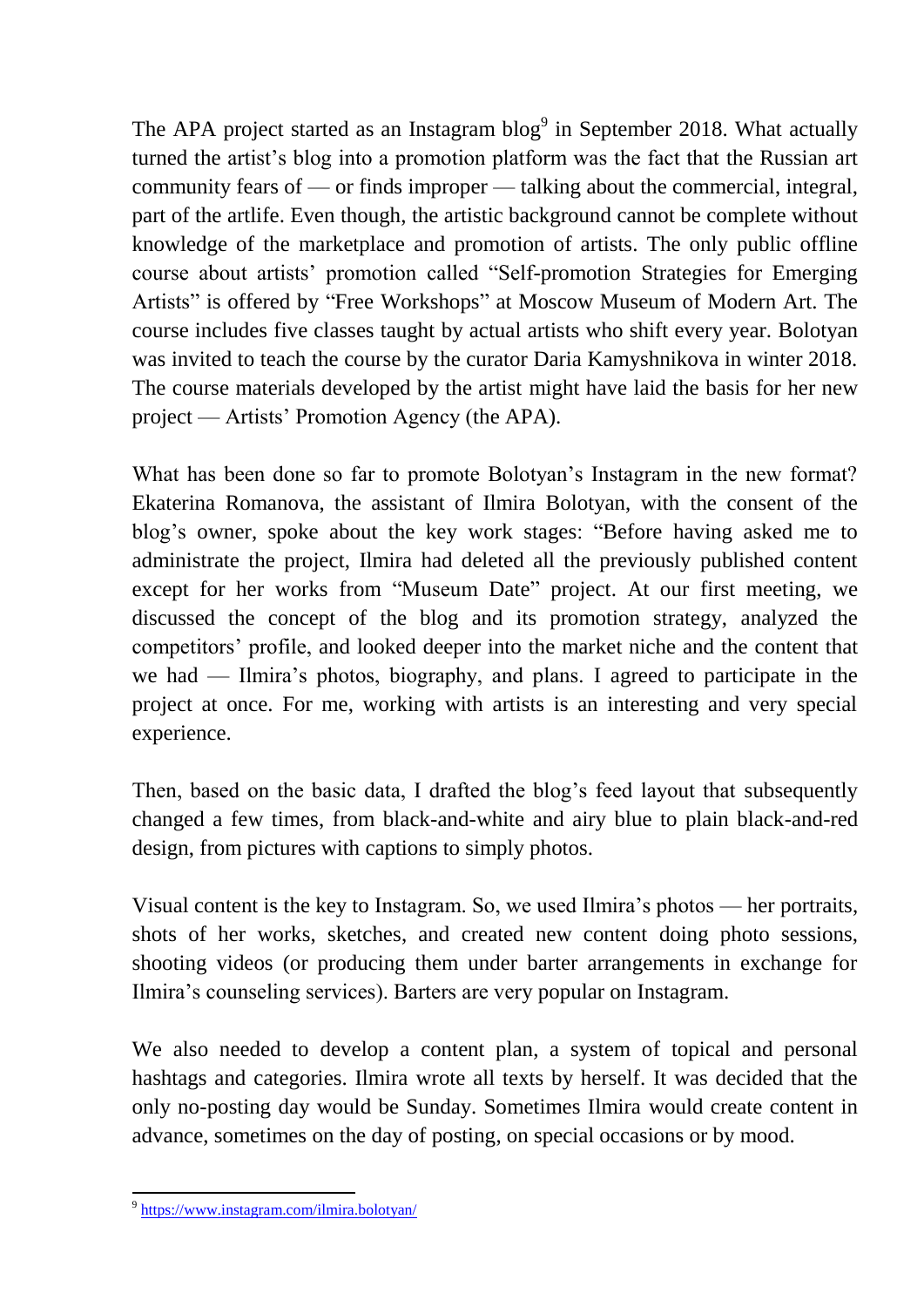We have been in touch since the day we met, communicating on a daily basis. Any of us can text another at any time of the day. We often discuss the details, align on stuff. Instagram is a collaborative creation. This whole thing is basically the blog promotion strategy.

My responsibilities also included regular posting, targeting, layout design, photoediting, ads negotiations, and sometimes photo shootings at Ilmira's request."

Late September 2018, a few weeks after the project started, thanks to her booming social media activity, Bolotyan got invited to teach a course on artists' promotion in December at the Higher School of Economics Art and Design School<sup>10</sup>. The course included only four classes but promised to teach students to analyze the artistic strategies of contemporary art practitioners as well as to develop their own self-promotion skills.

By uniting 13 active students of the course in late December 2018, Bolotyan created a closed group "We are artists"<sup>11</sup> on Facebook where she would answer questions regarding the art community, residencies, exhibitions, etc., monthly charging the participation fee of 500 rubles (for about seven euros) per person. Four curatorial course projects created after the lecture "An artist as a curator" were combined into one project "Artists' Promotion Agency" (APA) and submitted by Bolotyan to the contest "Workshops 2019" at the Center for Creative Industries "Fabrika". The APA won the "Experiment" nomination. Four group exhibitions of the students and their fellows — "A Normal Daughter" curated by Tarya Polyakova<sup>12</sup>, "The Contemporary Art Pyramid" curated by Aleksandr Mekhryakov<sup>13</sup>, "Y Landscape" curated by Anastasia Maslovskaya<sup>14</sup>, "Draw This! The Art Therapy Case for Seven Artists" curated by Olga Ornata<sup>15</sup> — were held at "Fabrika" in April–June 2019. The participants would chip in 500 rubles (for about seven euros) each on the show openings and took part in each other's projects, increasing the number of exhibitions for their CVs. After all, that is what really counts for an artist's promotion. For example, Lisa Neklessa got featured in each of the four fellow exhibitions.

As a follow-up to the project, the final event where Bolotyan met her followers was held, and the catalogs of each project were printed out and then placed in the

<sup>10</sup> <https://design.hse.ru/sunday/118>

<sup>11</sup> <https://www.facebook.com/groups/350472122430417/>

<sup>&</sup>lt;sup>12</sup> https://www<u>.facebook.com/events/2313690822179460/</u>

<sup>13</sup> <https://www.facebook.com/groups/275458256506860/>

<sup>&</sup>lt;sup>14</sup> <https://www.facebook.com/events/1088488444685610/>

<sup>15</sup> <https://www.facebook.com/events/343360109689755/>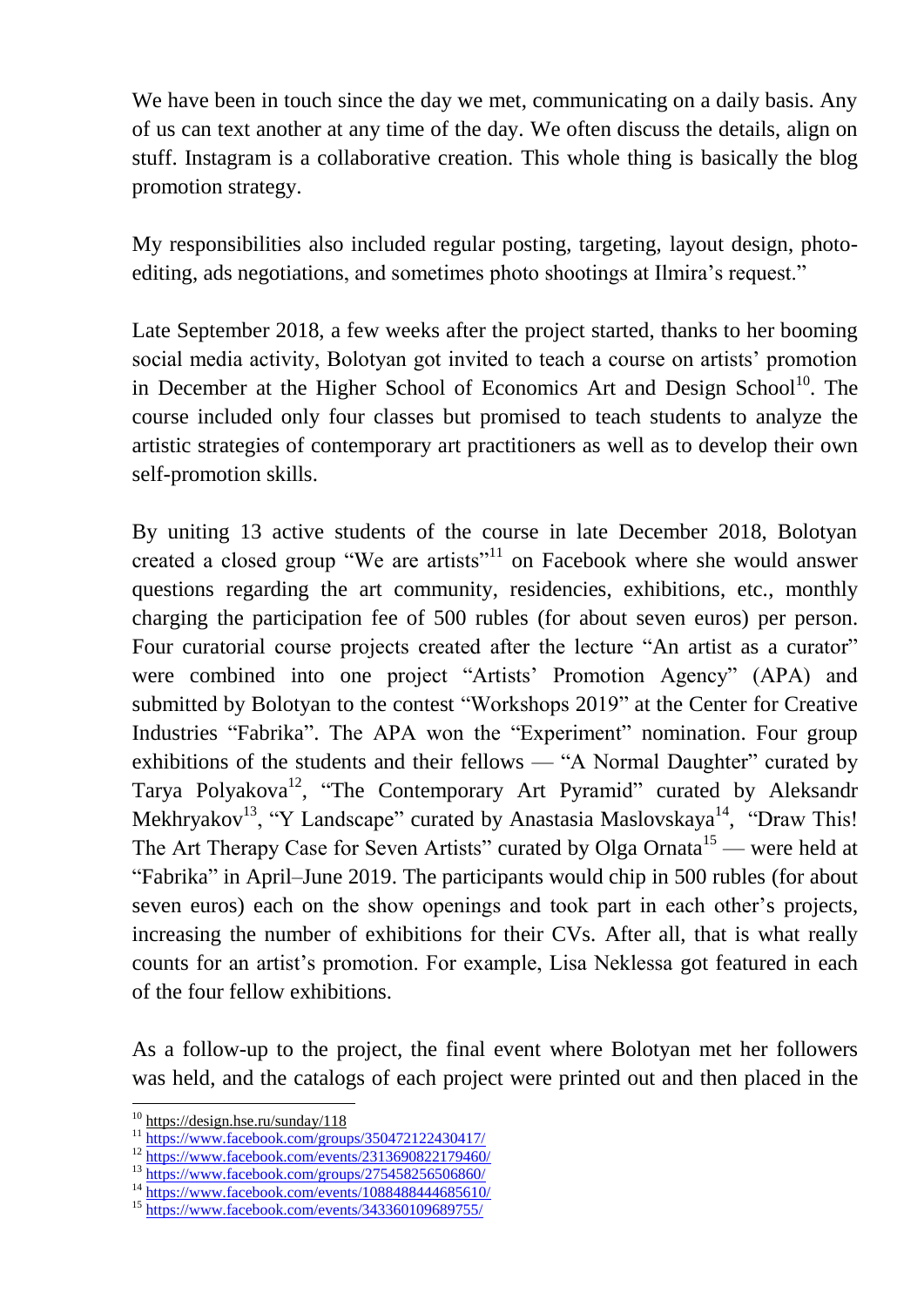Archive of Contemporary Art at the Garage Museum. This way, Bolotyan enabled her students not only to gain artistic and curatorial experience, which became a debut for most of them, at a cultural institution. She also created conditions for them to win the contest at the CCI "Fabrika", even though the age of participants and the format of their shows did not meet the contest's requirements, to get media coverage, create a CV and portfolio in just a year, and finally earn a place in art history by getting the artists and curators registered in the Russian Art Archive Network (RAAN)<sup>16</sup>. Bolotyan was listed as a project coordinator at "Fabrika" where she was actually performing this role while replying to the participants' questions, helping them at the display, dealing with the press, and promoting the projects in social media.

Moreover, Bolotyan was invited to be a curator on contemporary art at the Anna Radchenko Academy<sup>17</sup> to mentor artists at Radchenko's private club "Breakthrough". She was also teaching the course within the program "One Step Ahead", grading assignments of student artists in all modules. Late July 2019, Bolotyan threw a two-day intensive course "Personal branding for artists and designers" jointly with the marketer Тehhi Polonskaya at the British Higher School of Art and Design<sup>18</sup>. The artist also gave lectures on self-promotion at the Respublika bookstore, participated in the online workshop "A Rich Artist" by Olga Volna, and joined the round table on the same topic organized by Untitled Foundation<sup>19</sup>. Besides, Bolotyan was selling the audio interview with Russian artist Taus Makhacheva about the artist's promotion<sup>20</sup>, collecting money through the APA platform to produce catalogs of her students' exhibitions and organize lectures featuring the speakers of the project "The Contemporary Art Pyramid"<sup>21</sup> created by her student Aleksandr Mekhryakov. She also created her own course "Self-promotion for artists in the regions and beyond"<sup>22</sup> that, however, became a poor success, despite targeted advertising and multiple giveaways. It turned out that artists were more interested in Bolotyan's face-to-face counseling rather than in independent course work. That confirms the well-known marketers' point that personal branding implies more direct communication with followers.

At the same time, Bolotyan kept providing counseling services to artists. Since January till July 2019, she has advised a total of 80 people — mostly women —

 $\overline{\phantom{a}}$ 

<sup>16</sup> <https://russianartarchive.net/en>

<sup>&</sup>lt;sup>17</sup> <https://radchenkoacademy.ru/creative>

<sup>&</sup>lt;sup>18</sup> [https://britishdesign.ru/about/tutors/127604/?sphrase\\_id=133385](https://britishdesign.ru/about/tutors/127604/?sphrase_id=133385)

<sup>&</sup>lt;sup>19</sup> <http://www.winzavod.ru/calendar/round-table/mekhanizmy-samoprodvizheniya-khudozhnika/>

<sup>20</sup> <https://agency.ilmirabolotyan.com/audiozapisi>

<sup>21</sup> <https://agency.ilmirabolotyan.com/piramida>

<sup>22</sup> <https://agency.ilmirabolotyan.com/kurs>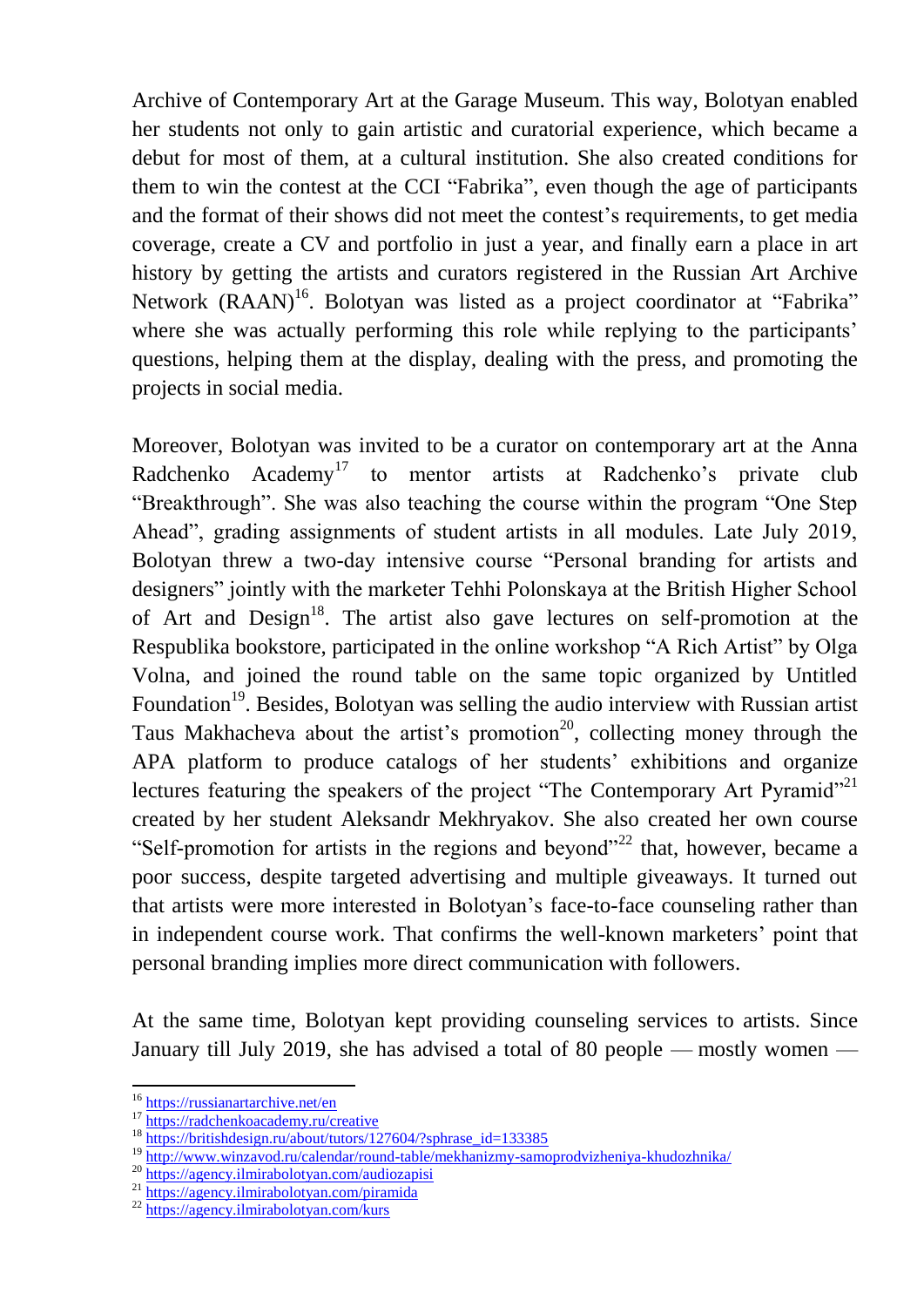from different towns and countries. Some of them took more than one consultation, even though, Bolotyan's sessions were designed to provide each student with a roadmap for a year ahead. The ultimate elements of the plan included advancing education and self-learning, developing at least three new projects, building a portfolio, CV, and writing an artist's statement. Almost everyone shared a favorable feedback after the consultations but the measurable positive results such as shows and promotions held by those who stayed in touch with Bolotyan, can be demonstrated by the following persons: Irina Vershina from Vladivostok, Valentin Trusov from Saint Petersburg, Darya Eliseeva from Yekaterinburg, Oleg Semyonovykh from Chelyabinsk who got a place on the Fabrika's Workshops program in 2019, Marina Clemente from Paris (France), Irina Polonskaya from Haifa (Israel), Olga Bubnova and Asya Dobrovolskaya from Moscow.

Can promotion of Bolotyan as an artist via Instagram be seen as a success? It is no secret that today, the Instagram community is a commercial enterprise where promotion and the number of followers depend on the content and most importantly on the financial input. On the one hand, the growing demand for Bolotyan's services shows that she managed to find the key tender point of her target audience. On the other hand, Bolotyan and her assistant decided to grow the audience of her blog without inflating the number or paying high publicity costs. Since the project started, Bolotyan spent in total only 11,500 rubles (for about 170 euros) on advertising. For comparison, according to Ekaterina Romanova who has been working for a vast variety of bloggers and brands, some of the fashion bloggers she advised would spend as much as 150 thousand (for about 2175 euros) to 1 million rubles (for about 14,495 euros) on advertising per month. In the case of Bolotyan's promotion, Facebook ads and posts by some third-party Instagram users were used. A very specific niche of Bolotyan's blog played an important part, too. Paid advertising could be only efficient in spaces where its target audience would go, and that turned out to be a problem. The thing is that most people who write about art on Instagram do not usually advertise their accounts. When it came to the blog promotion via user accounts on related topics, everything would come down to the user's work ethics. Russian Instagram is like a wet market where there are no written rules and everything is about reputation: a blogger may advertise the content for all it's worth or may post a single story. It is entirely up to this blogger to decide and the person who paid him or her for promotion is left unprotected. However, after using these promotion tools, the number of Bolotyan's followers has increased from 703 to 4000.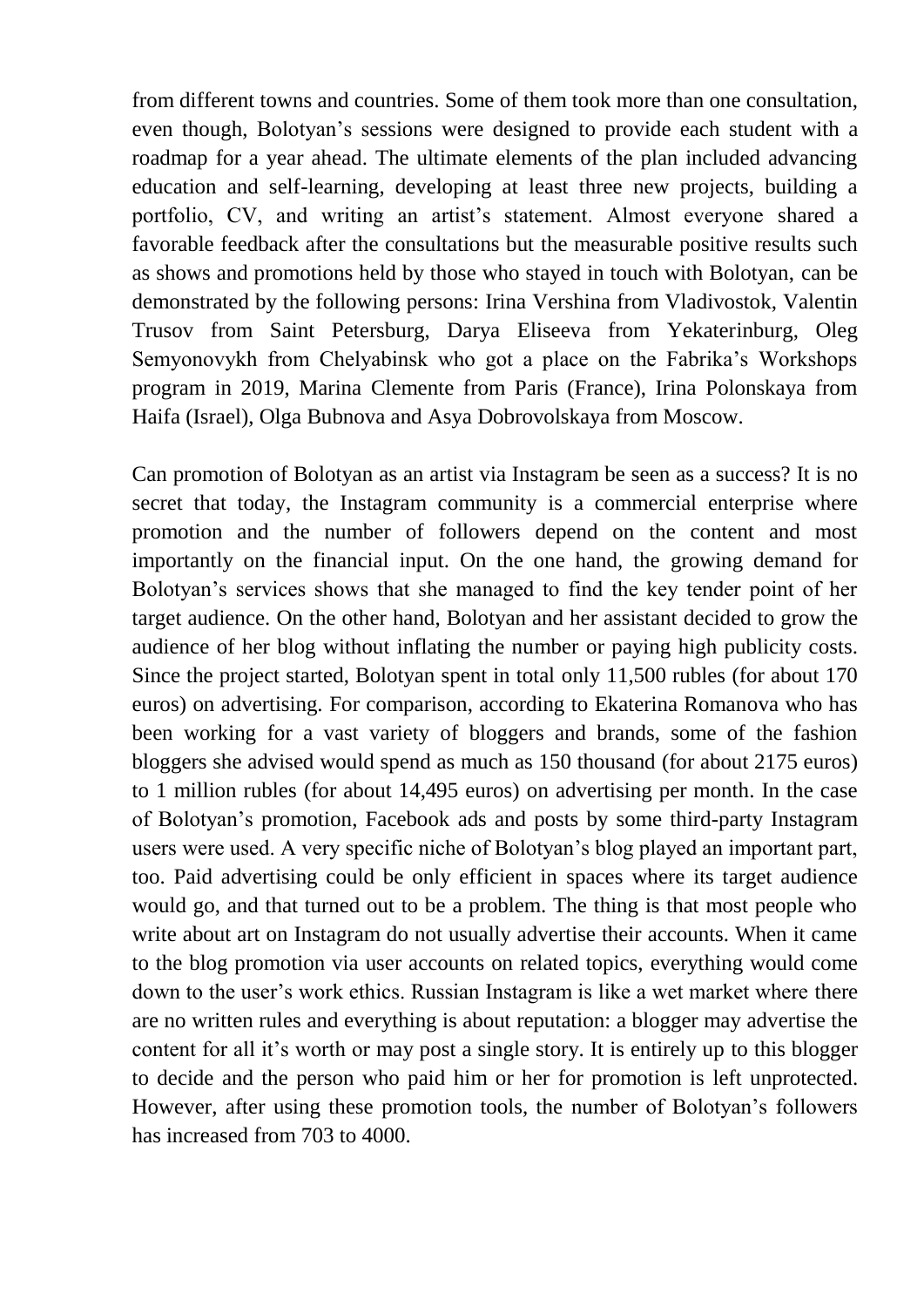As we can see, in the APA project, Bolotyan uses participation format by engaging creative people in artistic and business activities without bending under the commercial system of the existing market but applying its — and her own — tools to influence the market and its changes.

#### **Infopreneurship In The Arts**

The APA is a unique case that has become feasible under certain economic and cultural conditions of the 2010s. The project emerged amid booming motivational and educational businesses. The explosive growth of online schools and courses has been driven by particular players who tried to profit from the trending professional, motivational, and life coaching industry. This trend may own its origin to Anthony (Tony) Robbins, a bestselling author of "Unlimited Power", listed under "World's 100 Most Influential People" by Forbes.

The Russian infobusinesses such as "Business Molodost" (Business Youth), Synergy (University and Digital Forum), "Transformator" (Transformer), ACCEL, and others borrowed Anthony Robbins's ideas and localized them. The basics of building credibility for an infobusiness or an infoguru usually come down to showing off the greatest achievements of a coach — his or her business interests, luxury cars, real estate, and multimillion profits. Then, the coach would tell a story representing himself as an average Joe who used to live just like everybody else in the room but eventually succeeded. The coach would then use slides and videos to make the information easier to understand and thus to motivate the audience. Motivation is the key product of infopreneurs, wrapped up and sold as educational content.

The audience of infopreneurs is the people who tend to be driven by external motivation. The goal of motivational coaching is to give people hope and make them believe that they can do better, inspire them and provide easy-to-use tools to achieve the goal. Most of the information offered by coaches is available online, can be found in business literature or provided by actual professionals during dedicated courses. The motivation problem, if it really exists, shall and must be treated by expert care. But if the person who lacks motivation gets addicted to motivational trainings, he starts to crave for a regular dose to make a boost. Infobusinesses benefit from such people and keep selling them more courses and workshops.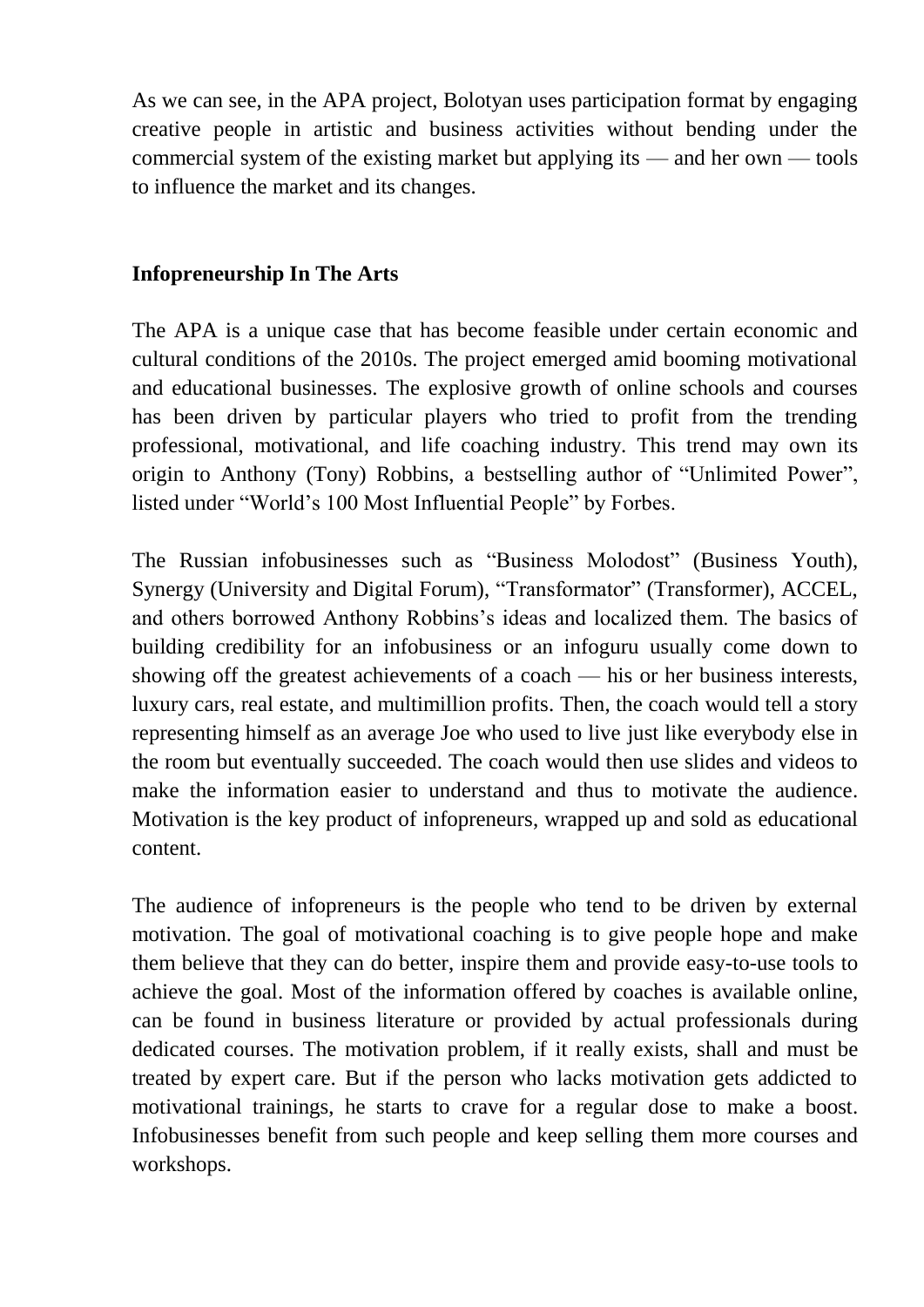The most infamous player in this market is "Business Molodost" (Business Youth), hereinafter — BM, the company of a mixed reputation: some idolize its founders, others accuse them of fraud and sectarianism. The term "infogipsies" was coined to describe people who teach not very useful things and then charge their students for it using little tweaks and guerilla marketing. These usually include the founders of BM Mikhail Dashkiev and Petr Osipov, as well as Ayaz Shabutdinov, Dmitry Portnyagin, Andrey Parabellum, Artyom Maslov, and others.

The Russian online website Rusbase lists the following methods that BM uses in their work $^{23}$ :

- The elements of sectarianism: encouraging new member acquisition, playing on people's complexes and low self-esteem, treating founders as gurus;
- Exaggeration of the course leavers' achievements;
- Reluctance to refund money if a buyer is not satisfied with a service;
- "Pyramidality" when "an infobusiness originates another infobusiness", e.g., a school establishes a new school or a range of courses. Its authors teach their students how to found new schools, so then the students could start up their own information businesses, etc.;
- Populism and oversimplification of educational material: the content is presented by the "maximum result, minimum effort" formula, which is not true to the real business situation;
- No guaranteed results and no responsibility for the actions of the course leavers on BM's side.

But with regard to the above mentioned, Rusbase points out that, according to many students, BM did get them motivated to start up their own business or to upgrade an existent one. The plus points also included the clear and concise presentation of the content as well as new networking opportunities for the students.

As can be easily guessed, the infobusiness in Russia could not but embrace the art industry and very soon the following initiatives appeared and are still in business as of now:

 "Op Pop Art", the pop art school of Anastasia Postrigay, which offers the courses "Art History 101", "Contemporary Art", "How to Read a Painting", etc.;

<sup>&</sup>lt;sup>23</sup> <https://rb.ru/longread/biznes-molodost/>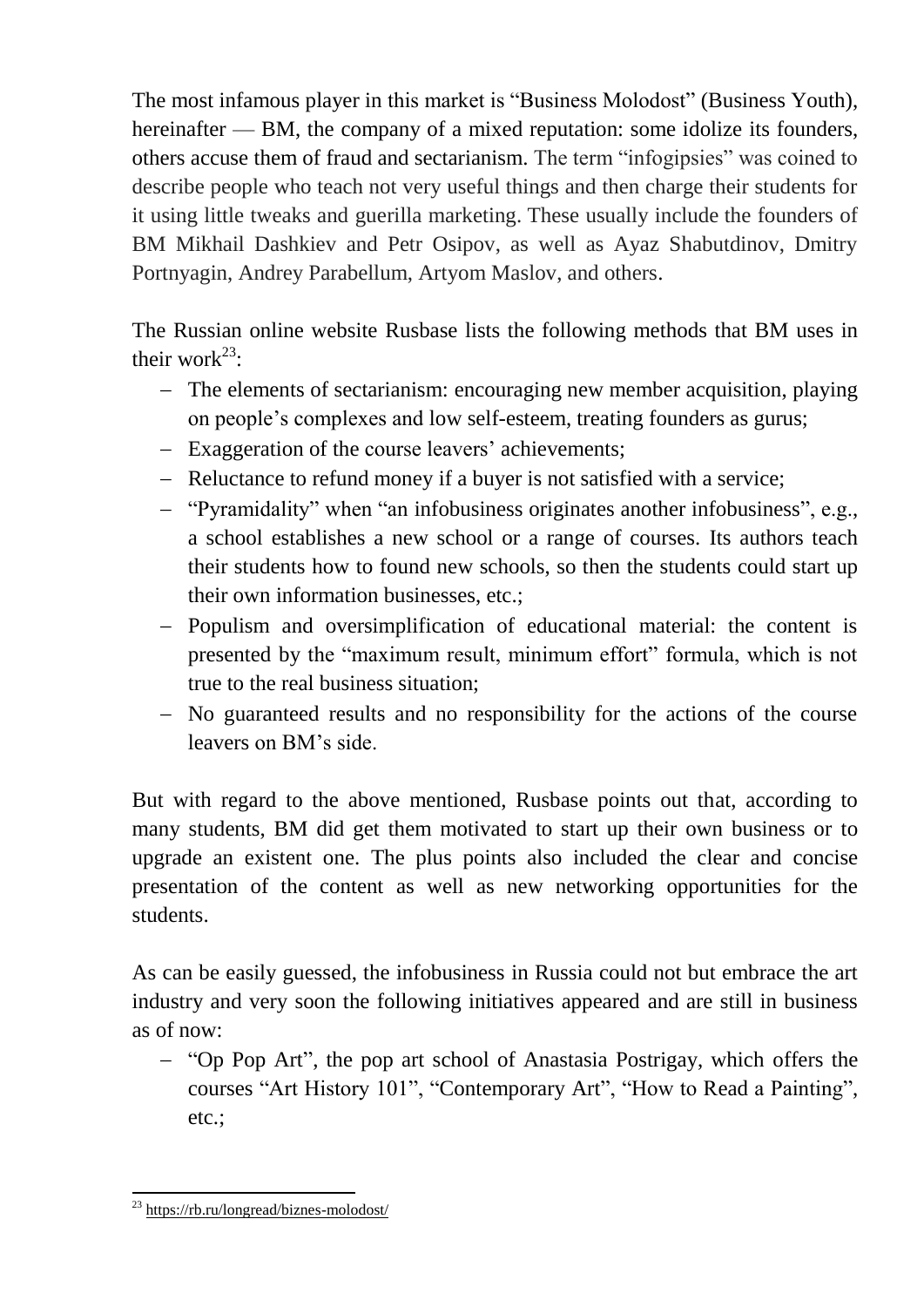- "Synergy Art Academy" by Elizaveta Frolova, which offers the courses "Art Exhibitions from A to Z", "Contemporary Art and Art World", "How to Make Money with Art", "Art: From its Origins to Our Time", etc., plus art tours, art breakfasts, and art nights;
- "Artpazl" by Sergey Guschin, the gallerist who authored the course "The Secrets of Painting Masterpieces";
- "Sreda Obuchenia" ("Learning Environment") by Mikhail Vrubel that opened "the first-ever online Russian contemporary art school" run by its "leader", the artist Arseny Zhilyaev;

and others.

**.** 

Besides, there are a lot of small learning programs such as the online workshop "Rich Artist" by Olga Volna.

Who can make use of such courses? Only beginners, who are familiar with the subject and, most importantly, have some disposable assets to buy the course. However, it is not always the case that the title of the course aligns with what the students expect to learn. For example, the course "How to Make Money with Art" — which on its face, has to answer the question that so many creatives ask — is in reality about auctions that are still a long way off for many students.

According to some of the founders, their learning programs enjoy great popularity and bring in good money<sup>24</sup>. But it is impossible to prove this information, just as to test the gained knowledge and real achievements of the course leavers. One possible way of finding it out would be to buy all the courses, apply them for expertise, and then to survey the course participants.

The strategic pattern of starting up an online art business echoes what infobusiness owners tend to teach: find a gap in the market, promote your product and yourself in social media, build your personal brand, create a range of products and landing pages that sell, inflate follower counts by paying for ads, create a sales funnel and start selling. Ilmira Bolotyan has taken a similar way, the only difference being that she did not pay the infobusinesses for their learning materials, but got them for free or bought them elsewhere for a small fee. Bolotyan took advantage of her ability to find relevant information and employed her assistant's services.

"Having received some free materials on how to start an online school from ACCEL and then a few calls from their managers with sales offers, I turned to

<sup>&</sup>lt;sup>24</sup> As an example, read the interview with Anastasiya Postrigay:  $\frac{https://incrussian.ru/fly/oppopart-span-kak-art-diler-}{}$ [raskrutila-svoyu-onlajn-shkolu-v-instagram-i-zarabatyvaet-na-lektsiyah-1-mln-rublej-v-mesyats-span/](https://incrussia.ru/fly/oppopart-span-kak-art-diler-raskrutila-svoyu-onlajn-shkolu-v-instagram-i-zarabatyvaet-na-lektsiyah-1-mln-rublej-v-mesyats-span/)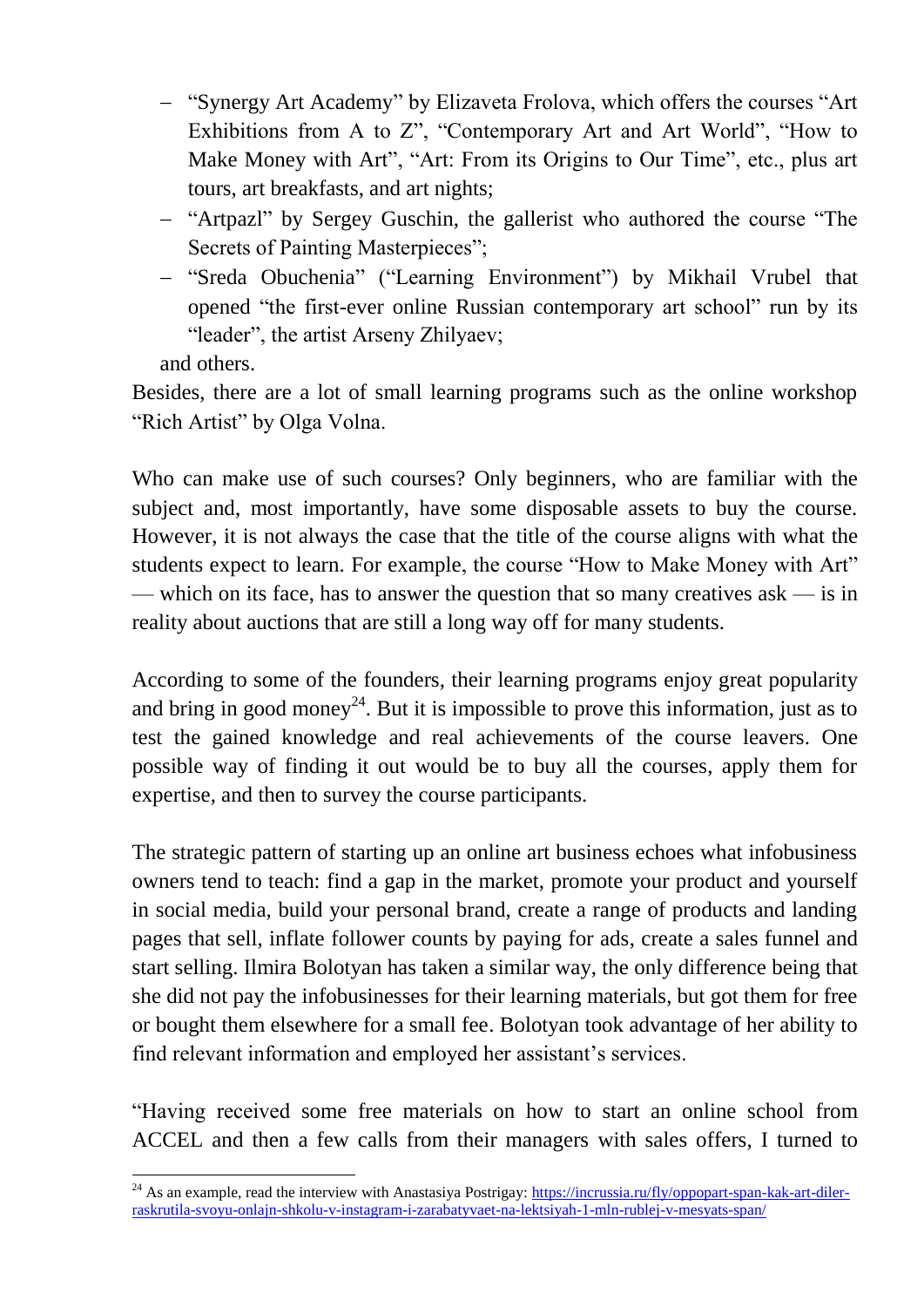Google and found all the information available for free or for a lower price as part of other programs. Thus, I bought a similar course created by a woman from Donezk, Ukraine, for 3,000 rubles (for about 44 euros) instead of 35,000 rubles (for about 507 euros). During the course, I learned about the structure of such online schools, the communication styles used by teachers, their experience in using chat rooms, etc. That was sufficient for me to launch my own business project, and most importantly to learn everything by myself using Google and free (or really cheap) materials that coaches and instructors were giving away as tripwires and lead magnets."

In an interview with Kommersant, the co-owner of BM Mikhail Dashkiev said: "We do not conceal the fact that we teach people the basic principles of analytics, marketing, and sales that 99 percent of Russian companies do not apply. [...] But despite the simplicity of these principles, for some reason, nobody knows them."<sup>25</sup> The same is true for the existence of professional competencies in the arts. Bolotyan's personal coaching was based on providing participants with the selfpromotion tools that most professionals artists are familiar with and that are publicly available — in particular in Bolotyan's lectures and her reading list on art books. Was it a trick or a helping hand? The question is still open. As Bolotyan put it, some artists had no idea about either how to market themselves or what artistic activity actually meant. Most of them were also unable to start research because they did not know what exactly to search for.

In the very same interview, another co-owner of BM Petr Osipov said that the value of their classes is in "making people face reality". In the event, the coaches would often coax — or let us say, "motivate", which would be a stretching point, though — the people into doing things they were not ready for. Challenging the participants to start up their own business by all means, including by taking out a loan, the coaches did not warn them of possible risks and consequences. What makes the APA project different from other infobusinesses is that while getting people motivated and convinced that marketing tools can fast-track their way to the Russian art scene, Bolotyan provided the participants with the hard facts that in her opinion would accurately reflect reality. In fact, from the perspective of Bolotyan, everything that she taught and advocated during her programs was true. However, the use of marketing tools made the "truth" look suspicious and prompted new rumors within the Moscow art community, including the speculations on the author's probable insanity.

<sup>&</sup>lt;sup>25</sup> <https://www.kommersant.ru/doc/2503360>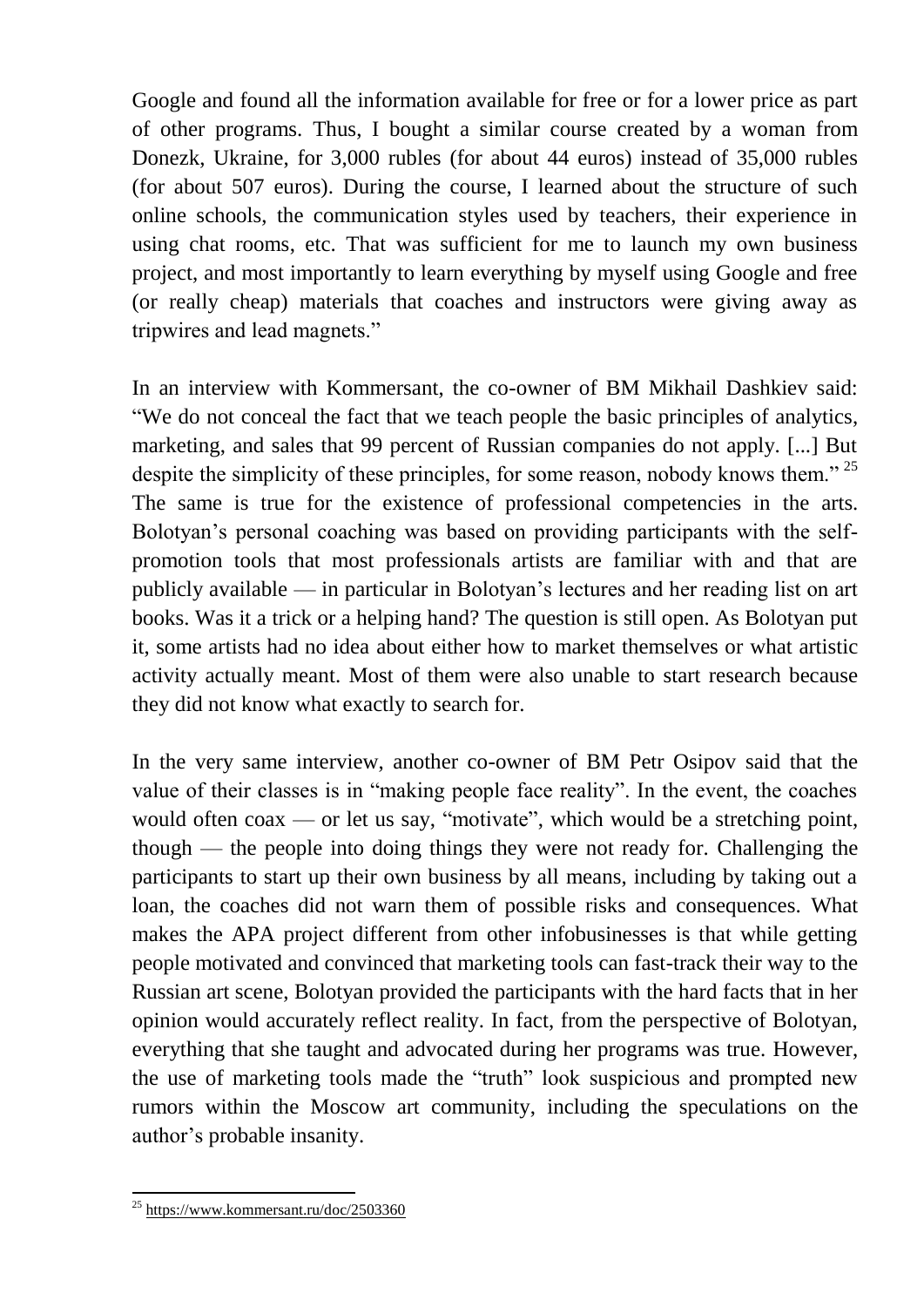What Bolotyan did not implement in her project was what would take large investments and a lot of human resources. For example, the APA did not integrate any CRM software — an automatic database to manage a company's interaction with each customer — or a team of sales managers who would call potential customers to convince them to buy a course. However, a lead magnet was used to collect email addresses and phone numbers of some targets and then an email newsletter was launched to share the latest news of the Agency and offer the email subscribers some new products.

Pretty much all Instagram posts were designed to sell, offering a particular product produced by Bolotyan, for example, exhibitions, lectures, workshops, courses, interviews, counseling services, masterclasses, etc. The posts were also aiming to build the expert image of the artist and to "benefit the target audience". "Stress sales" came to be widely used, too, when the followers were notified about the end of the counseling period, which, in turn, made them buy sessions and pay for them in advance.

In just one year, Bolotyan had spent around 150,000 rubles (for about 2,174 euros) of her own assets on the APA project, and that is the smallest possible amount. Some people may spend much, much more on starting up an infobusiness. Bolotyan earned about 400,000 rubles (for about 5,780 euros) by providing counseling services, giving lectures, and running intensive courses. Part of the proceeds went to support other Bolotyan's projects and that, to some extent, proves the fact that marketing in the art sector can help artists relieve their financial difficulties.

## **The New Role of an Artist**

1

Up until now, the most common and institutionally approved form of an art group that would allow outperforming the art market has been an artist-run space, a gallery operated by creators. As the researcher Anna Arutunova puts it, the artistrun spaces represent the heaviest response of the art community to the shifts that occur in the global art industry of the early  $21<sup>st</sup>$  century. The artist-run spaces allow their creators to do interesting projects without any intermediary services<sup>26</sup>. Selforganizations have been and still are targeting specific problems: they serve to

<sup>26</sup> Arutunova А. (2017). *Art Market In The 21st Century. The Room for Artistic Experimentation.* Moscow: HSE Publishing House. Арутюнова А. *Арт-рынок в XXI веке. Пространство художественного эксперимента*. М.: Издательский дом ВШЭ, 2017.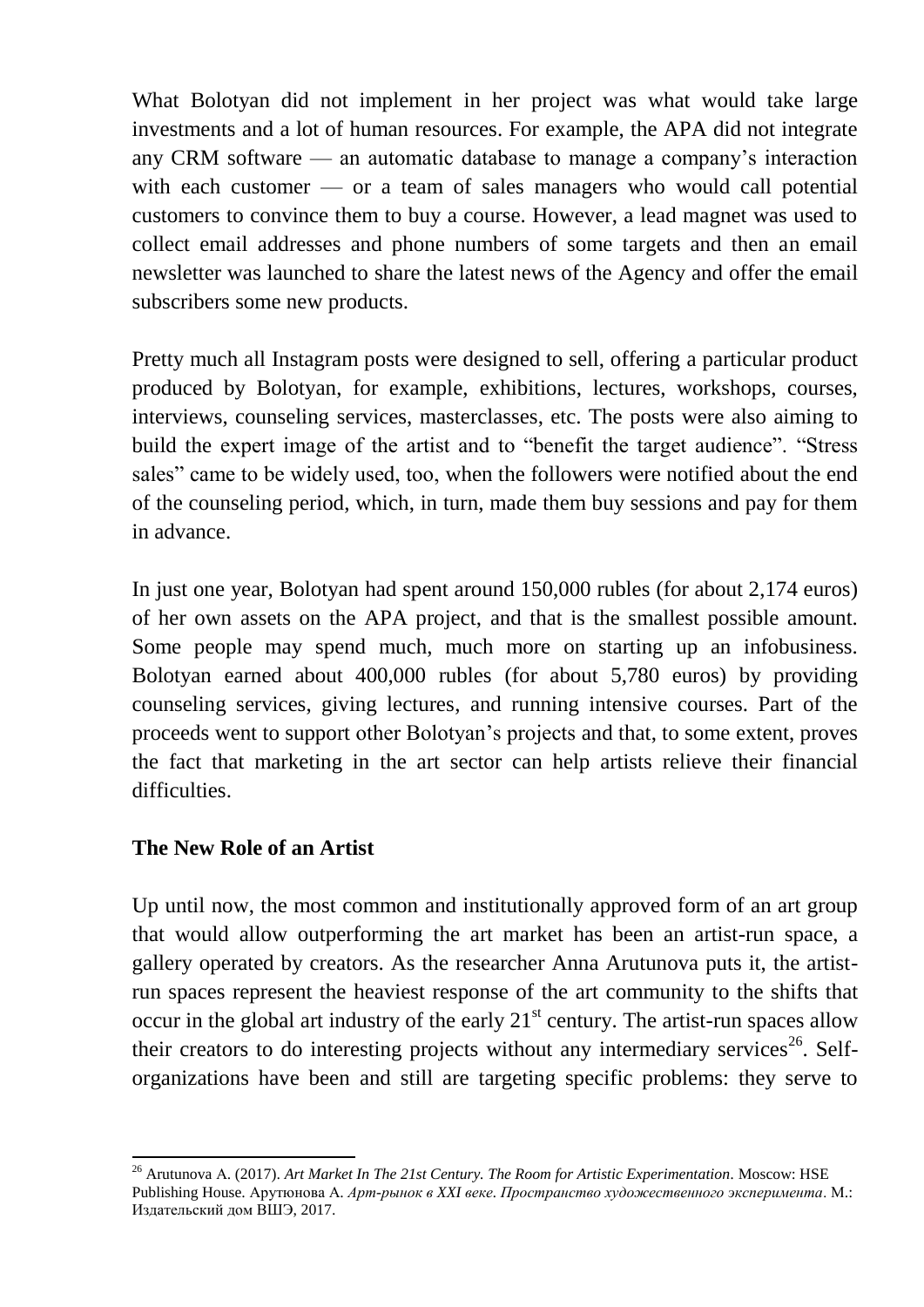navigate between established institutions, support each other, reconsider the borders and status quo in the art world.

In 2015–2017, Ilmira Bolotyan was a co-founder and an active member of the artist-run space "Center Red"<sup>27</sup>. Interestingly enough, the idea of launching an educational initiative came across the minds of the Center's members, but only the project "LAN" was brought to life by artists Leta Dobrovolskaya, Natasha Tarr, and Angelina Merenkova. The project drew in a lot of enthusiasts not just because of the free participation but also because of the gap between the high demand for contemporary art education and a low capability to meet this demand.

As the Internet and social media evolve, online education is getting more popular, which makes the members of "Business Molodost" (Business Youth) and other infobusinesses take advantage of this trend. Artists, too, can discover new ways to tell the world about their work. There are many creatives — and not just selflearners — who try to sell their works via Instagram, Facebook, and other platforms without any idea of how the art marketplace works. Most of the online courses and webinars are centered on the burning question of "How To Make a Living as an Artist". The resolution to be proactive becomes the only viable strategy of survival when all the showrooms are booked for years to come, gallerists and art dealers can be counted on one hand, and curators and critics are too busy or just overloaded. The artist's choice to take the lead and start promoting him- or herself makes it look like being independent.

Being dependent on something, namely on funding in the arts, is a pressing issue. The fact that art has always been worth money and had — and still has — a purchaser is deliberately ignored. On the other hand, the times we live in are infused with the attempts to debunk the image of an artist as an independent creative genius. But can we still use the word "genius" as the world has become a place where business, marketplace, and the art itself is part of our daily life? There are now artists who act as gallerists (Peter Nagy and Meyer Weisman) and businessmen, whose artistry overlaps with profit-making (Takashi Murakami, Jeff Koons, Damien Hirst). Some artists use commercial operations to perform their artistic tasks. For example, by opening a store, Keith Haring enabled direct communication with the audience, while Sarah Lucas and Tracey Emin (Pop Shop, The Shop) criticized their status of the poor artists.

<sup>&</sup>lt;sup>27</sup> <https://www.facebook.com/redcentr/>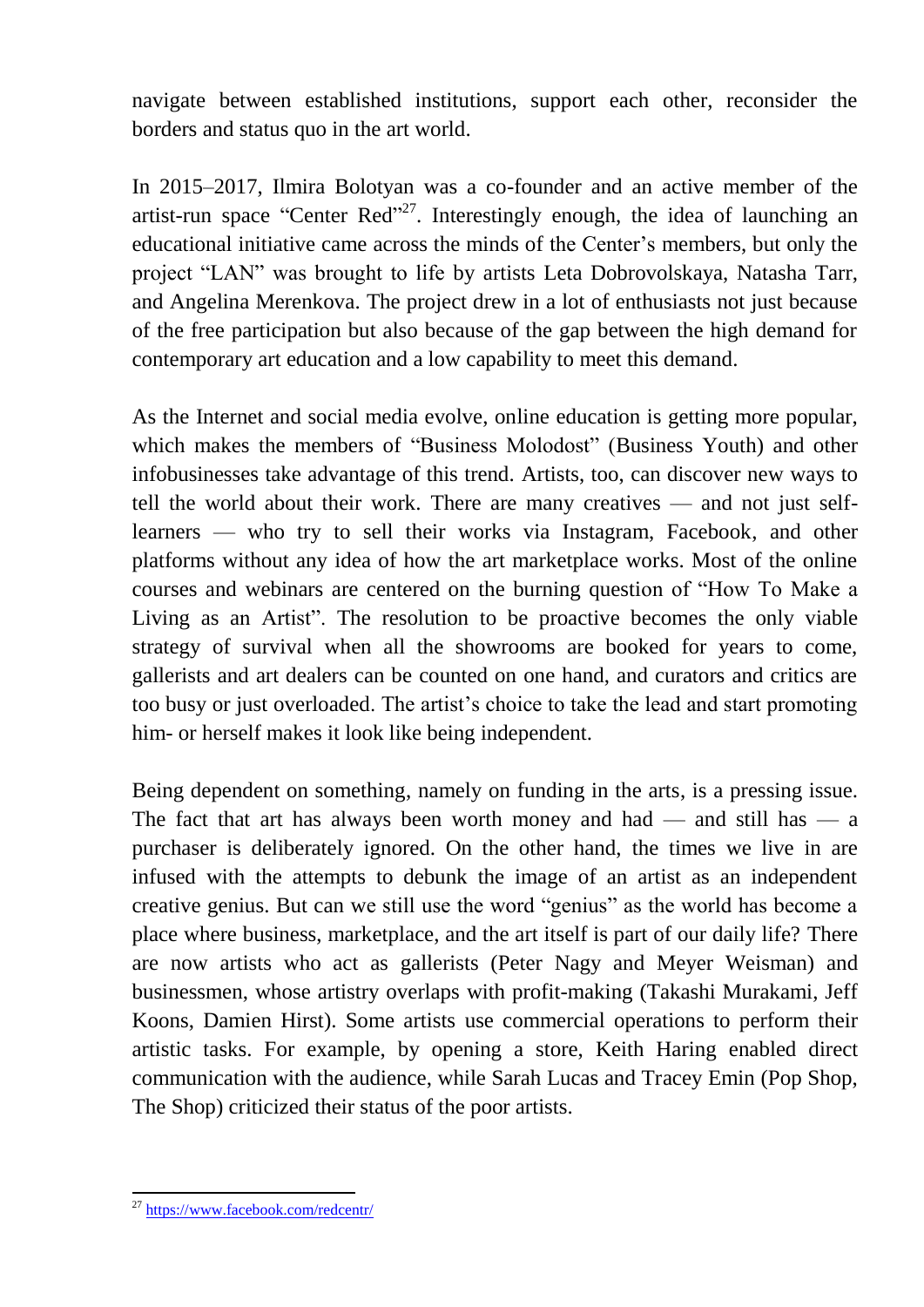In the early 1990s, the concept of an artist being a manager became a hot topic. According to the art expert Ludmila Bredikhina, the idea was executed in Russia in a very peculiar way: some artists literally turned into managers to supervise the newly opened galleries — The First Gallery, Regina Gallery. Today, working at contemporary art institutions, many artists and curators get to perform management functions, and Bolotyan is not an exception.

In the APA project, Bolotyan combines her role of artist-marketer with the role of artist-coach, turning the popular idea of personal branding into the "artist's selfobsession", well known to us from the history of art. Creating this image, this private artistic identity, was a conscious strategy. Bolotyan was appealing mainly to Instagram users who aimed to become an artist. She was using the language they would understand, catering to their tastes and needs. The APA project helped to bring the art closer to the public and make the status of an artist more appealing and accessible. Moreover, it seemed like the becoming of an artist-marketer outbalanced the primary function of an artist: to create unique objects. The concerns of growing an artist's personality, building his or her personal brand, and finding a way to beautifully "wrap it up" for promotion in social media and public space came to the forefront of the APA project. An artist-marketer uses his or her own artistic experience as an example to illustrate daily situations and life cases that are clear not only to experts and fellow artists but also to non-specialist followers, i.e., to general public. It is a completely new image of an artist, who criticizes not so much the art market as the closed nature, aloofness, and elitism of the art community, trying to bring those who in the pre-tolerance age would be called "the crowd" closer to the group and help them get through the system by making a few easy steps. What really matters in the APA is not so much the works of the artists but the "socio-artistic structure" that have come through joint efforts of Bolotyan's students and customers — her followers on Instagram.

Bringing students into a group and turning all sorts of people into a group of followers can help make a bigger impact on society and at the same time "create a work environment that is intellectually and emotionally stimulating" (Lind  $M^{28}$ ). In this context, the teamwork means continuing critique of individualism and of the concept of authorship, which is directly connected to the key market mechanisms. Running the students' shows at "Fabrika" and bringing the artists' Instagram

1

<sup>28</sup> Lind M. as cited in Arutunova А. (2017). *Art Market In The 21st Century. The Room for Artistic Experimentation.* Moscow: HSE Publishing House. Цит. по: Арутюнова А. *Арт-рынок в XXI веке. Пространство художественного эксперимента*. М.: Издательский дом ВШЭ, 2017.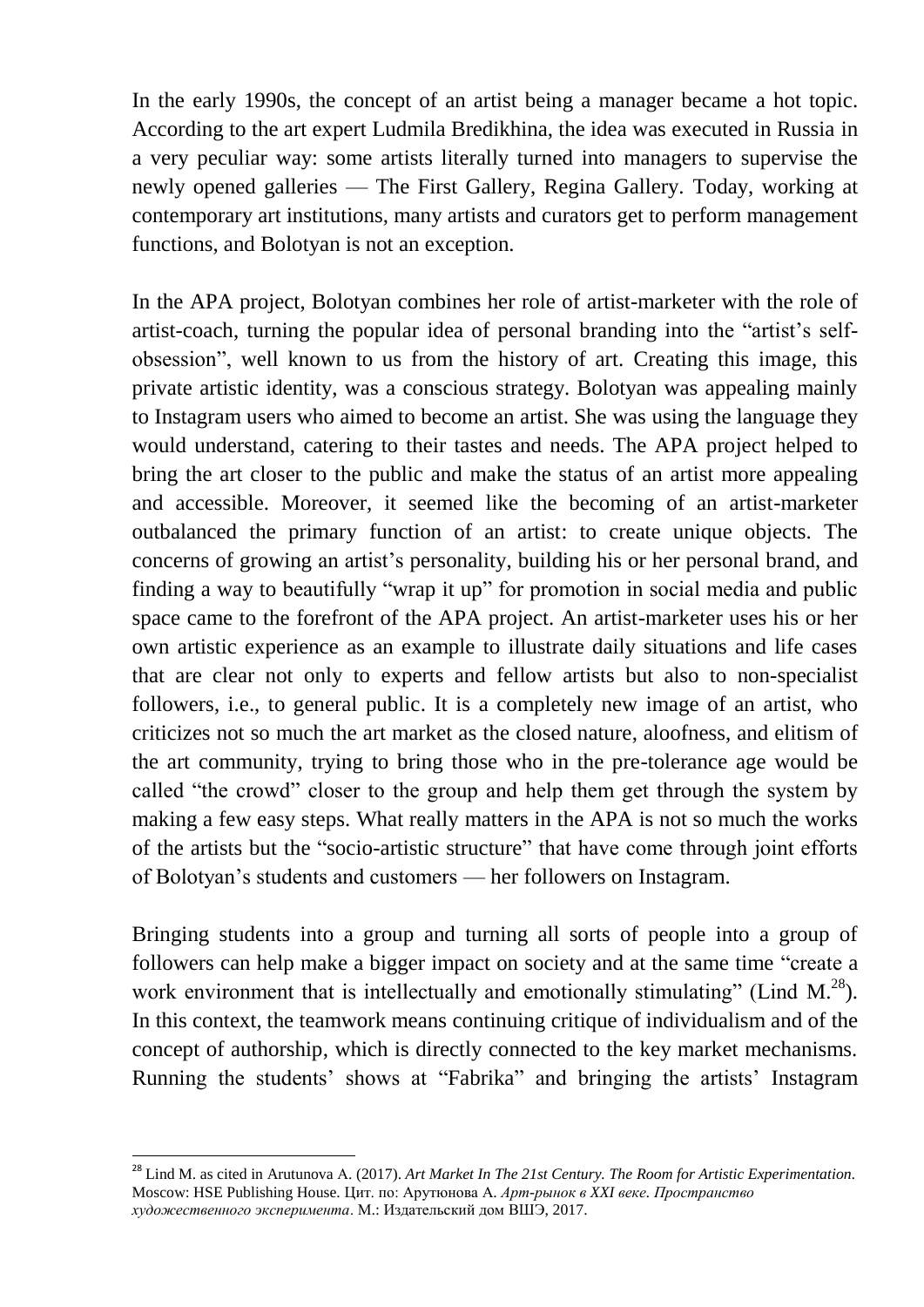followers to visit those shows has become an alternative to some conventions of the Russian art scene:

- The common exhibition practice when only an established artist can put on a show at a contemporary art institution;
- The long-lived art institutions that hardly respond to changes;
- Lack of funding;
- The closed nature of the art community.

The independently organized exhibitions, supported by "Fabrika" and funded by small contributions of their participants, proved to be more agile and swift entities, able to easily overcome the industry-specific difficulties. The successful tactics for survival in the struggling economy helped the artists come into the spotlight but most importantly gain new experience and — dare we say it — get motivated for further work. The next steps that the APA members might want to take are to gain visibility among art institutions, keep a high profile, and maintain survivable conditions till things go better.

The formats tested by the participants — non-profit shows, collaborations with musicians, DJs, photographers, multi-disciplinary experts, and nonartists — proved their feasibility and ability to resonate with the public. Making a profit at the APA was not a goal in itself; however, a few ways were invented to encourage mutual assistance through exchanging information for money. Thus, you can listen to all of the lectures in the project "The Contemporary Art Pyramid" by Aleksandr Mekhryakov for a small fee which will then go to support the second part of the project "Contemporary Art Network"<sup>29</sup> that its author puts into operation in Lysva, a small town in Perm Krai.

Criticism of the market system has become commonplace in the contemporary art industry. The realization that both for-profit and non-for-profit artists have no purpose other than achieving the maximum personal benefit helps to come off the high horse in terms of the relations between artists and the market and carry out more ambitious experiments to up-end those relations. A possible way out of this situation would be to find alternative ways for the artists to make money that are not necessarily driven by marketing and the market as well as to encourage collaborative efforts in the art community. That would keep the artists away from

**<sup>.</sup>** <sup>29</sup> <https://www.facebook.com/groups/2865047936843897/>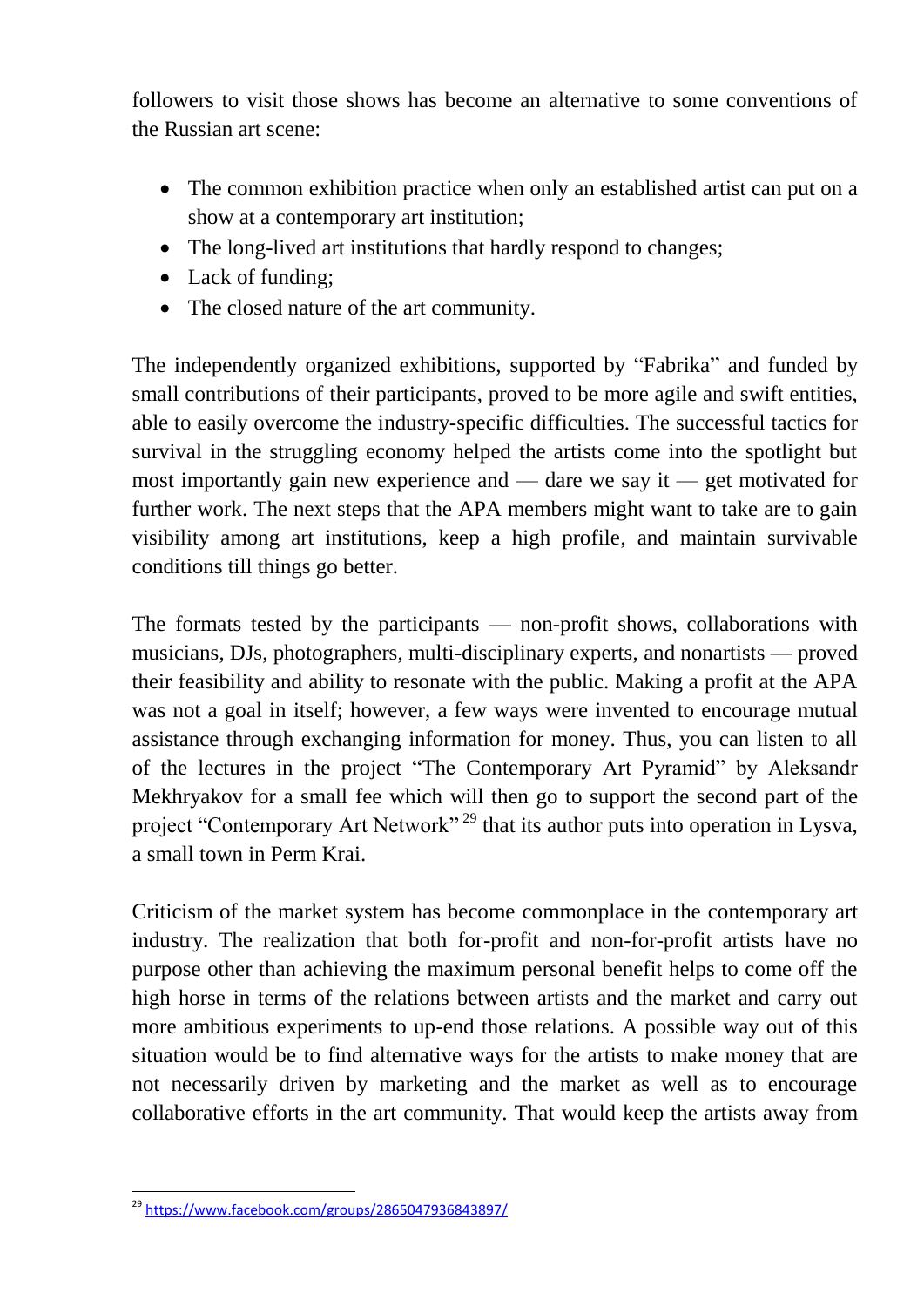working "to order" for a fair, exhibition or any other event, allowing them to live adequately and play by their own rules, awaiting no gifts from the art institutions.

The final part of Bolotyan's project was to put her Instagram account for sale. After consulting with the expert Valentin Dyakonov, it was decided to come up with multiple sale scenarios one of which Bolotyan would have to bring into life by the purchase/sale contract date.

# **Advertising**

# INSTAGRAM ACCOUNT ON ARTISTS' PROMOTION IS ON SALE!

Starting from the  $6<sup>th</sup>$  of August 2018, Ilmira Bolotyan's account on Instagram has been taking off rapidly as a private blog with the educational focus. 3700 target users who belong to a very specific niche — contemporary art and artists' promotion — have been following the account. Those are real and active followers as one can see from the comment section.

Throughout the whole period, only "fair" tools were used for the account's promotion: no inflating, mass following, mass liking, or any other "dirty" features were activated. The account was also promoted via paid advertising or posting in user accounts on related topics. Instagram Live videos and stories were often created and shared.

A particular visual style based on Ilmira's photos, event documentaries, and her works was invented. Along with the feed visual appearance, the header, highlights, and the profile picture were designed.

Permission to use the account implies the user password sending, relogging, and binding the account to a buyer's credentials — a phone number and an email address.

Needless to say, all Direct Messages will be deleted. Do not count on getting access to the sensitive data)

The scenario of continuing the Instagram account operation can be bought under certain conditions that are to be stipulated.